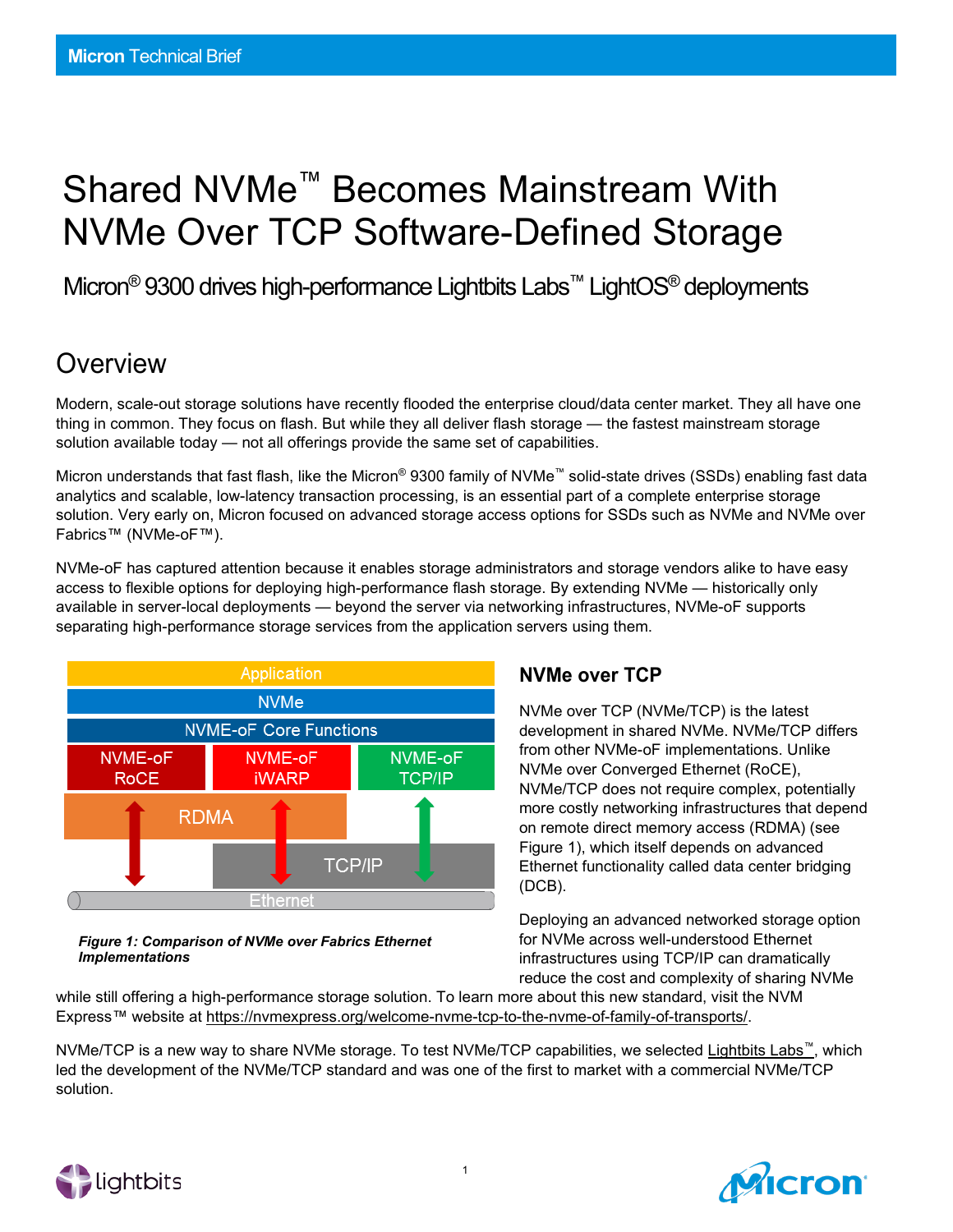Lightbits Labs offers a software-defined hardware-accelerated solution. The first component is the Lightbits LightOS<sup>®</sup> NVMe/TCP software-defined storage (SDS). LightOS, running on one or more standard x86 servers populated with NVMe SSDs, becomes an NVMe target that application servers can access for storage resources such as databases, webpages or traditional file services.

The second component is the optional Lightbits Lightfield™ storage acceleration PCIe add-in card that enhances the performance and efficiency of the storage resources by relieving the CPU from managing the storage. Lightfield is a reprogrammable device that performs several advanced storage functions for the solution, including NVMe/TCP offload, erasure encoding offload, inline data compression and compaction, and flash storage management.

#### **The Test**

We compared the performance and latency of two database configurations:

1. Cassandra servers using local NVMe SSDs (Figure 2a)

For local NVMe configuration tests, each Cassandra server contained 2x [Micron 3.84TB 9300 PRO NVMe SSDs.](https://www.micron.com/products/solid-state-drives/product-lines/9300) Configured as a single, striped 4.9TB logical volume using native LVM (logical volume manager), this logical volume stored the local database on each server. The four servers connected using 100GbE to a single switch.

2. Cassandra servers using shared NVMe storage over a 100GbE network (Figure 2b)

Remote NVMe configuration tests used 8x Micron 3.84TB 9300 PRO NVMe SSDs in a single Linux server running Lightbits LightOS NVMe/TCP software-defined storage solution. To further minimize the impact of the network for writes, the Lightbits server used two [Micron 32GB NVDIMMs](https://www.micron.com/products/dram-modules/nvdimm) — nonvolatile DRAM — to help absorb data writes from the Cassandra application server nodes. The Lightbits LightOS SDS server had a Lightfield PCIe acceleration card installed to provide hardware offload support. All remote NVMe tests used the Lightfield acceleration card for data compression, TCP offload and NVMe/TCP offload. Four logical volumes were striped across the eight SSDs. We assigned one logical volume to each Cassandra server node to host each Cassandra server's database.

All tests used [Apache Cassandra™](http://cassandra.apache.org/), a popular open-source, cloud-ready web data platform, with the Yahoo!<sup>™</sup> [Cloud Servicing Benchmark](https://github.com/brianfrankcooper/YCSB/wiki) (YCSB) suite executing YCSB Workload "A," a 50% read/50% update I/O profile to provide insights into both read and write comparisons.

Four load-generation servers ran the YCSB benchmark for all tests. All load-generation servers used 50GbE connections to the switch.

YCSB allows a test run to limit the maximum workload placed on the database server through a -target <ops/sec> parameter. Throttling enables a comparison of how each storage configuration compares as workload levels increase. Tests ran with target workload levels of 10K, 20K, 40K, 60K and unthrottled operations per second.



50GbE Network connections

100GbE Network connections





*Figure 2b: Cassandra test configuration using remote NVMe*

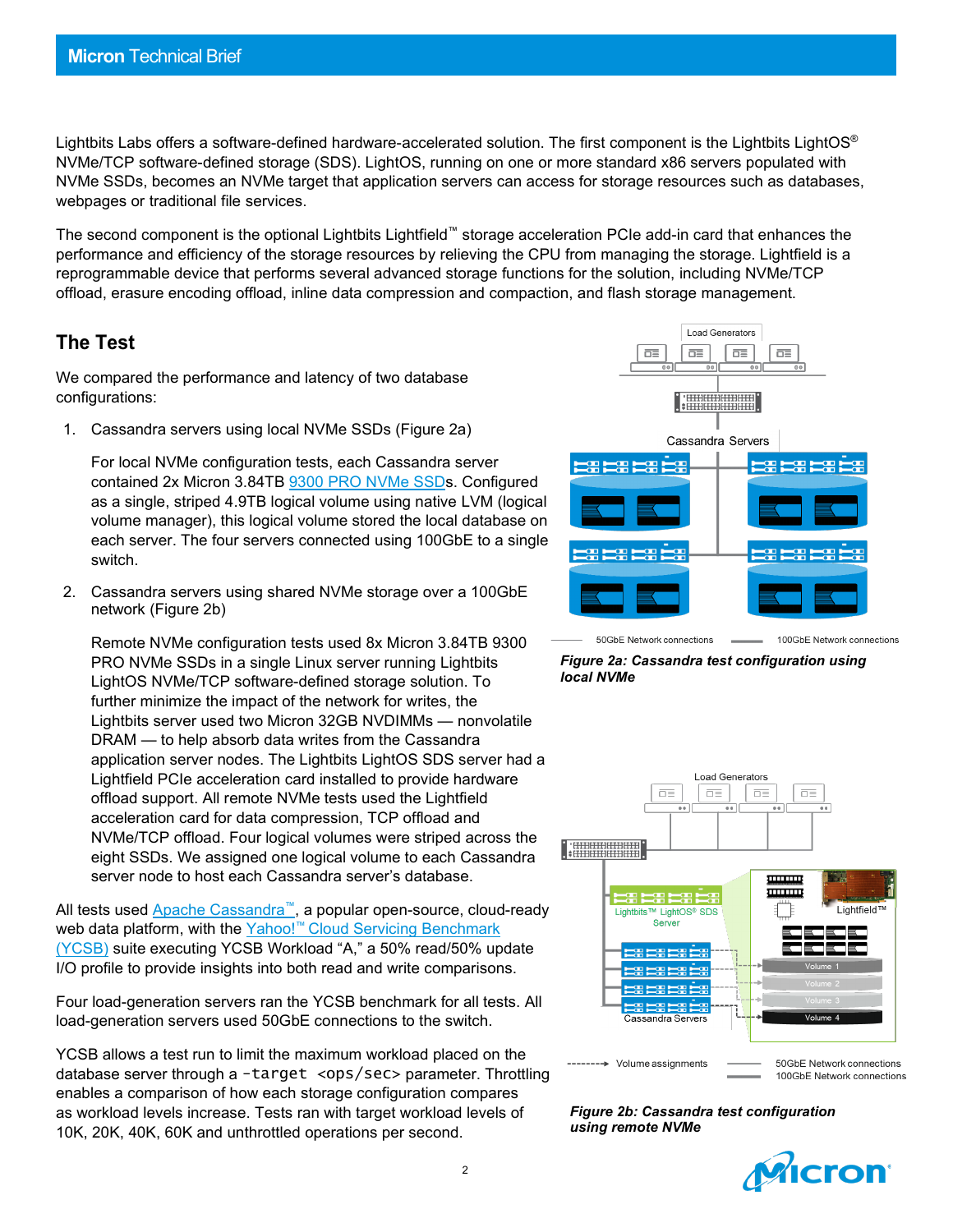#### Each server's configuration is listed below:

| <b>Lightbits LightOS Storage Server (1x)</b>  |                                                    |
|-----------------------------------------------|----------------------------------------------------|
| Vendor/Model                                  | Dell <sup>®</sup> R740XD                           |
| Processor (2x)                                | Intel <sup>®</sup> Xeon <sup>™</sup> Platinum 8168 |
| Memory                                        | 768GB Micron DDR4-3200                             |
| <b>Network</b>                                | Mellanox <sup>®</sup> ConnectX-5 100GbE            |
| Storage                                       | Boot (1x): Micron 240GB 5100 SATA SSD              |
|                                               | Data (8x): Micron 3.84TB 9300 PRO NVMe SSD         |
| <b>Operating System</b>                       | CentOS <sup>®</sup> 7.6.1810 (kernel 4.14.47)      |
| Lightbits LightOS                             | Version 1.1.25                                     |
| <b>Cassandra Database Servers (4x)</b>        |                                                    |
| Vendor/Model                                  | Supermicro SYS-1029-TN10RT                         |
| Processor (2x)                                | Intel <sup>®</sup> Xeon <sup>™</sup> Platinum 8168 |
| Memory                                        | 384GB Micron DDR4-2666                             |
| <b>Network</b>                                | Mellanox <sup>®</sup> ConnectX-4 100GbE            |
| Storage                                       | Boot (1x): Micron 240GB 5100 SATA SSD              |
|                                               | Local Data (2x): Micron 3.84TB 9300 PRO NVMe SSD   |
| <b>Operating System</b>                       | CentOS® 7.6.1810 (kernel 4.14.47)                  |
| Cassandra                                     | 3.0.9 DataStax Cassandra Community Edition         |
| <b>Benchmark Load-Generation Servers (4x)</b> |                                                    |
| Vendor/Model                                  | Supermicro® SYS-2028U-TNRT+                        |
| Processor (2x)                                | Intel <sup>®</sup> Xeon™ E5-2960v4                 |
| Memory                                        | 256GB Micron DDR4-2666                             |
| <b>Network</b>                                | Mellanox <sup>®</sup> ConnectX-4 50GbE             |
| Storage                                       | Boot (1x): Micron 256GB M510 SATA SSD              |
| <b>Operating System</b>                       | CentOS <sup>®</sup> 7.7                            |
| <b>YCSB</b>                                   | 0.16.0                                             |

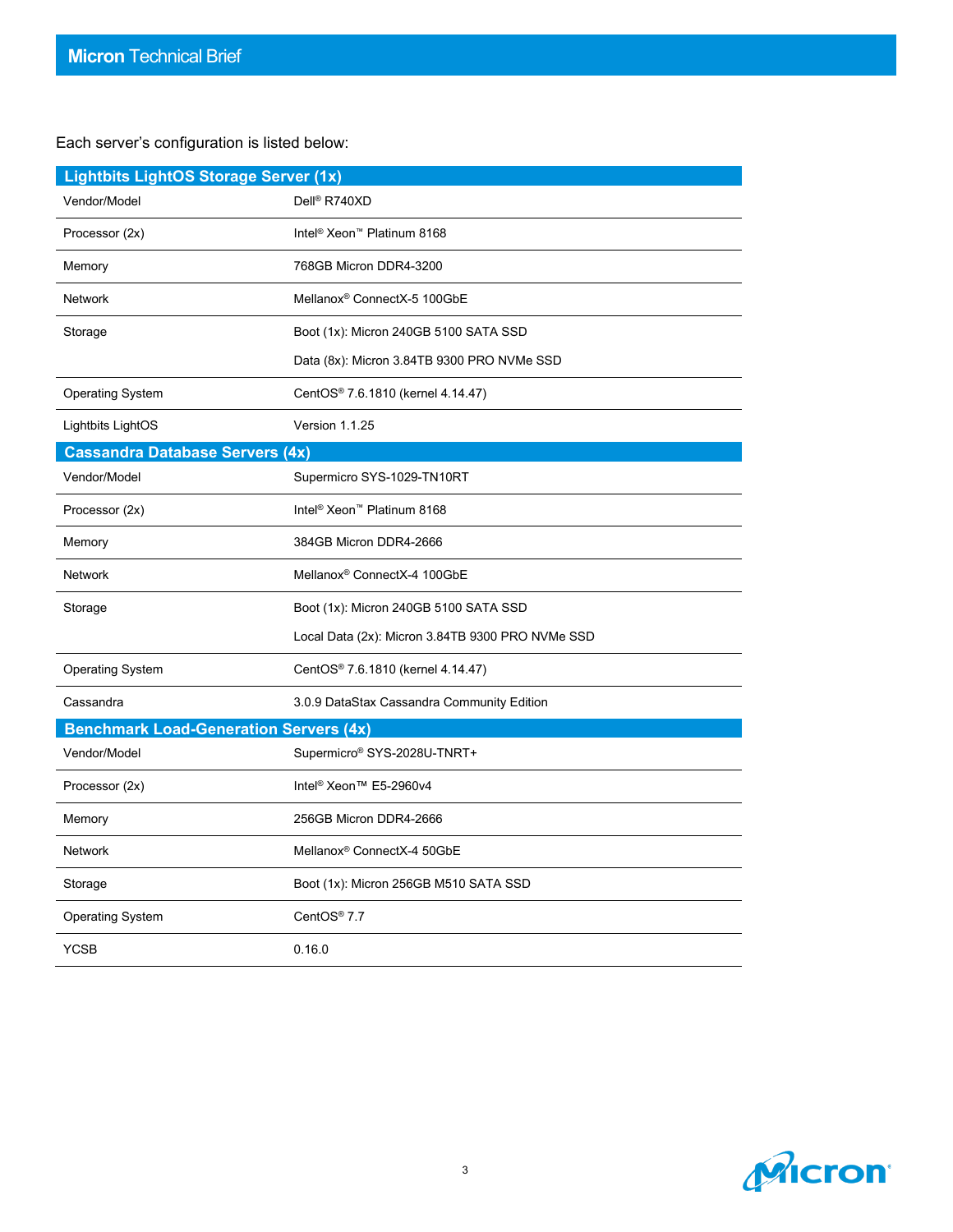#### **The Results**

When comparing NVMe/TCP storage performance to local in-server storage performance using a common enterprise application workload, the initial assumption is that local storage will naturally be faster than the remote, networked storage solution. As illustrated in the following charts, this is, in fact, not necessarily true. As shown in Figure 3, both storage configurations generate the same performance at lower workload levels. As workload levels increase above 40,000 database operations per second, the NVMe/TCP configuration generates 12% more operations per second than local NVMe. This performance comes from the fact that each database in the remote storage implementation can take advantage of all SSDs, instead of just two local SSDs, and from hardware acceleration of data services through the Lightfield add-in card.



*Figure 3: Cassandra Workload "A" performance comparison*

Total operations per second performance is important to many workloads, but latency affects modern analytics and cloud application performance levels. Comparing both average and quality of service (tail, or 99.9%) latency levels for both read and update operations, the NVMe/TCP networked storage solution performed each operation faster than the local NVMe at higher transaction loads, as shown in Figure 4 and Figure 5 below. It should be noted that YCSB throttles workload by injecting a "sleep" counter between each transaction that is based on historic average of transaction times prior to the throttle operation, a process that could be a cause for the inconsistent latency values recorded.

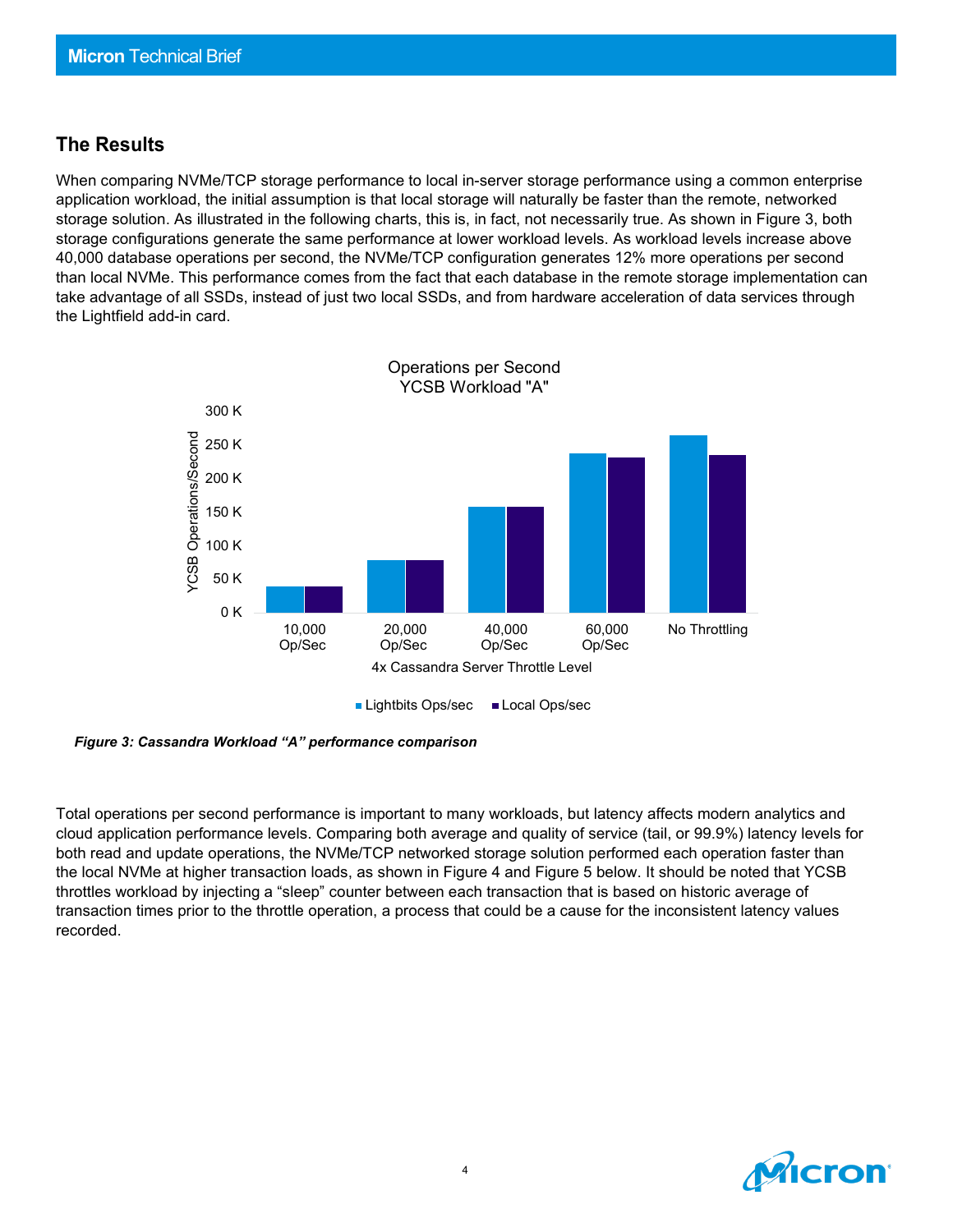

**Average Read Latency <b>Read Tail Latency Read Tail Latency** 

*Figure 4 a-b: Cassandra read latency comparison for Workload "A"*



*Figure 5 a-b: Cassandra update latency comparison for Workload "A"*

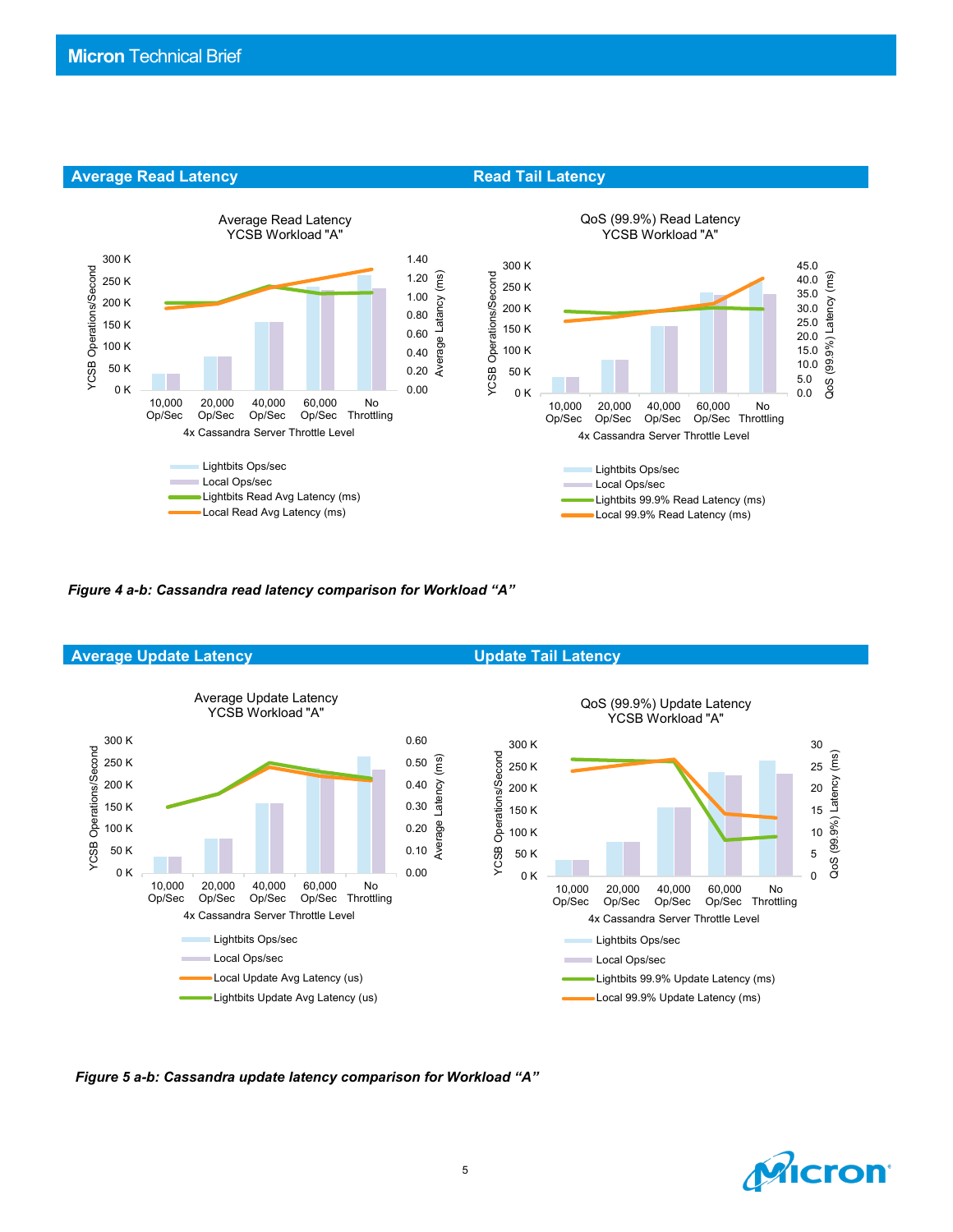## The Bottom Line

As customers look for faster, easily manageable, scalable storage solutions, they can choose between purpose-built storage arrays or SDS solutions built on commodity, industry-standard server architectures. Modern SDS solutions can offer services similar to legacy array architectures, but they offer more control in terms of scaling, cost and performance options. Software-based SDS solutions such as Lightbits Labs' LightOS, along with its optional Lightfield PCIe add-in card, are easing the path to efficient, cost-effective, high-performance storage for cloud-enabled applications. By leveraging network infrastructures already deployed within your data center, Lightbits Labs' LightOS can lower the "cost of entry" and reduce the complexity of the storage infrastructure.

Micron believes that NVMe is the future of the data center. Advanced Micron NVMe SSDs, along with advanced SDS storage solutions like Lighbits Labs' LightOS, can be a critical part of your successful migration to NVMe. With the release of the Micron 9300 family of NVMe SSDs, Micron delivers industry-leading random and sequential read and write performance with the lowest average write latency on the market. Together, Micron and Lightbits Labs offer a compelling solution to meet the demands of your performance-critical cloud and enterprise workloads with the speed, performance and capacity your applications demand.

#### **Learn More**

To learn more about Micron's 9300 NVMe SSDs and ways they can contribute to your success, visit us at [micron.com/9300.](https://www.micron.com/products/solid-state-drives/product-lines/9200)

To learn more about Lightbits Labs NVMe/TCP solutions, visit them at [www.lightbitslabs.com.](http://www.lightbitslabs.com/)

Want to learn more about advanced NVMe over Fabrics solutions?

- Visit<https://sniablog.org/category/nvme-over-fabrics/>
- or
- Visit<https://nvmexpress.org/welcome-nvme-tcp-to-the-nvme-of-family-of-transports/>

or

• Download the NVMe-oF white paper from [nvmexpress.org](https://app.e2ma.net/app2/audience/signup/1843381/1788830/) (information required to download)